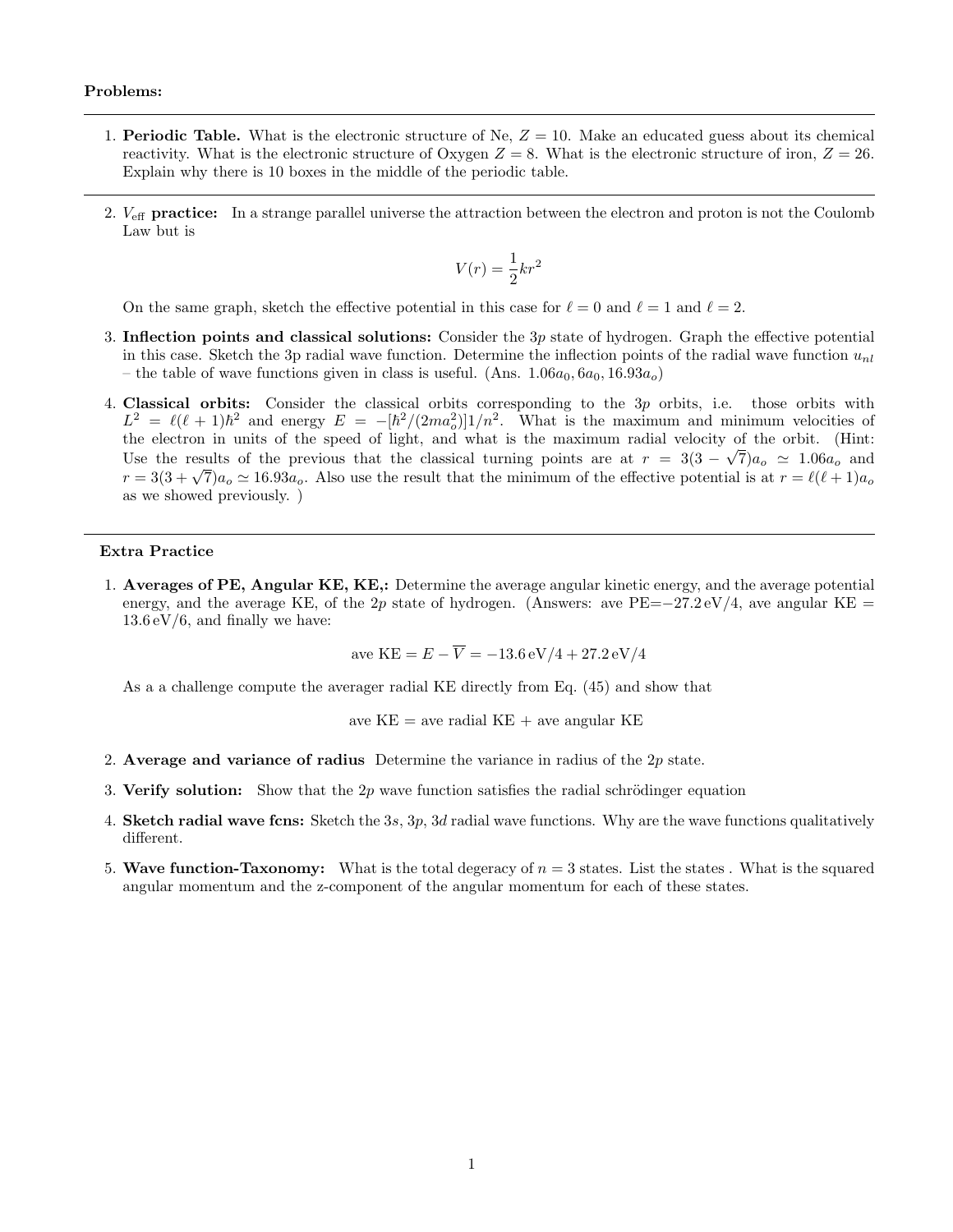## 2D Shrödinger Equation

1. In two dimensions the Schrödinger equations reads

$$
\left[\frac{\mathbb{P}_x^2}{2m} + \frac{\mathbb{P}_y^2}{2m} + V(x, y)\right] \Psi(x, y) = E\Psi(x, y)
$$
\n(1)

$$
\left[\frac{-\hbar^2}{2m}\left(\frac{\partial^2}{\partial x^2} + \frac{\partial^2}{\partial y^2}\right) + V(x, y)\right]\Psi(x, y) = E\Psi(x, y)
$$
\n(2)

2. For the particle in the two dimensional box the potential is

$$
V = \begin{cases} 0 & \text{inside box } -L/2 < x, y < L/2 \\ \infty & \text{outside box} \end{cases} \tag{3}
$$

We solved this equation using separation of variables making an ansatz  $\Psi(x, y) = \mathsf{X}(x)\mathsf{Y}(y)$  and solving for the functions X and Y

- 3. We will discuss a square box  $L_x = L_y = L$  but you should be able to generalize this to a rectangular box and also to three dimensions
	- (a) The wave functions are described by two quantum numbers  $n_x, n_y$  and are

$$
\Psi_{n_x,n_y}(x,y) = \mathsf{X}_{n_x}(x)\mathsf{Y}_{n_y}(y) \tag{4}
$$

with

$$
n_x = 1, 2, 3, \dots \quad \text{and} \quad n_y = 1, 2, 3, \dots \tag{5}
$$

Where

$$
\mathsf{X}_{n_x}(x) = \begin{cases} \sqrt{\frac{2}{L}} \cos\left(\frac{n_x \pi x}{L}\right) & n_x = 1, 3, 5, \dots \\ \sqrt{\frac{2}{L}} \sin\left(\frac{n_x \pi x}{L}\right) & n_x = 2, 4, 6, \dots \end{cases} \tag{6}
$$

and similarly

$$
\mathsf{Y}_{n_y}(y) = \begin{cases} \sqrt{\frac{2}{L}} \cos\left(\frac{n_y \pi y}{L}\right) & n_y = 1, 3, 5, \dots \\ \sqrt{\frac{2}{L}} \sin\left(\frac{n_y \pi y}{L}\right) & n_y = 2, 4, 6, \dots \end{cases} \tag{7}
$$

(b) The wave functions  $X(x)$  and  $Y(y)$  satisfy the one dimensional Schrödinger equation.

$$
\left[\frac{-\hbar^2}{2m}\frac{\partial^2}{\partial x^2}\right]X(x) = \epsilon_x X\tag{8}
$$

(c) The Energies are a sum of the kinetic energies in the  $x$  and  $y$  directions

$$
E_{n_x,n_y} = \epsilon_x + \epsilon_y \tag{9}
$$

$$
= \frac{\hbar^2 \pi^2}{2ML^2} n_x^2 + \frac{\hbar^2 \pi^2}{2ML^2} n_y^2 \tag{10}
$$

(d) Some wave functions can have the same energy which is known as a degeneracy. For instance the following two states are degenerate for a square box

$$
E_{21} = E_{12} = \frac{\hbar^2 \pi^2}{2ML^2} 5
$$
\n(11)

This is a consequence of the fact that the x direction is no different from the  $y$ . There is a symmety in the problem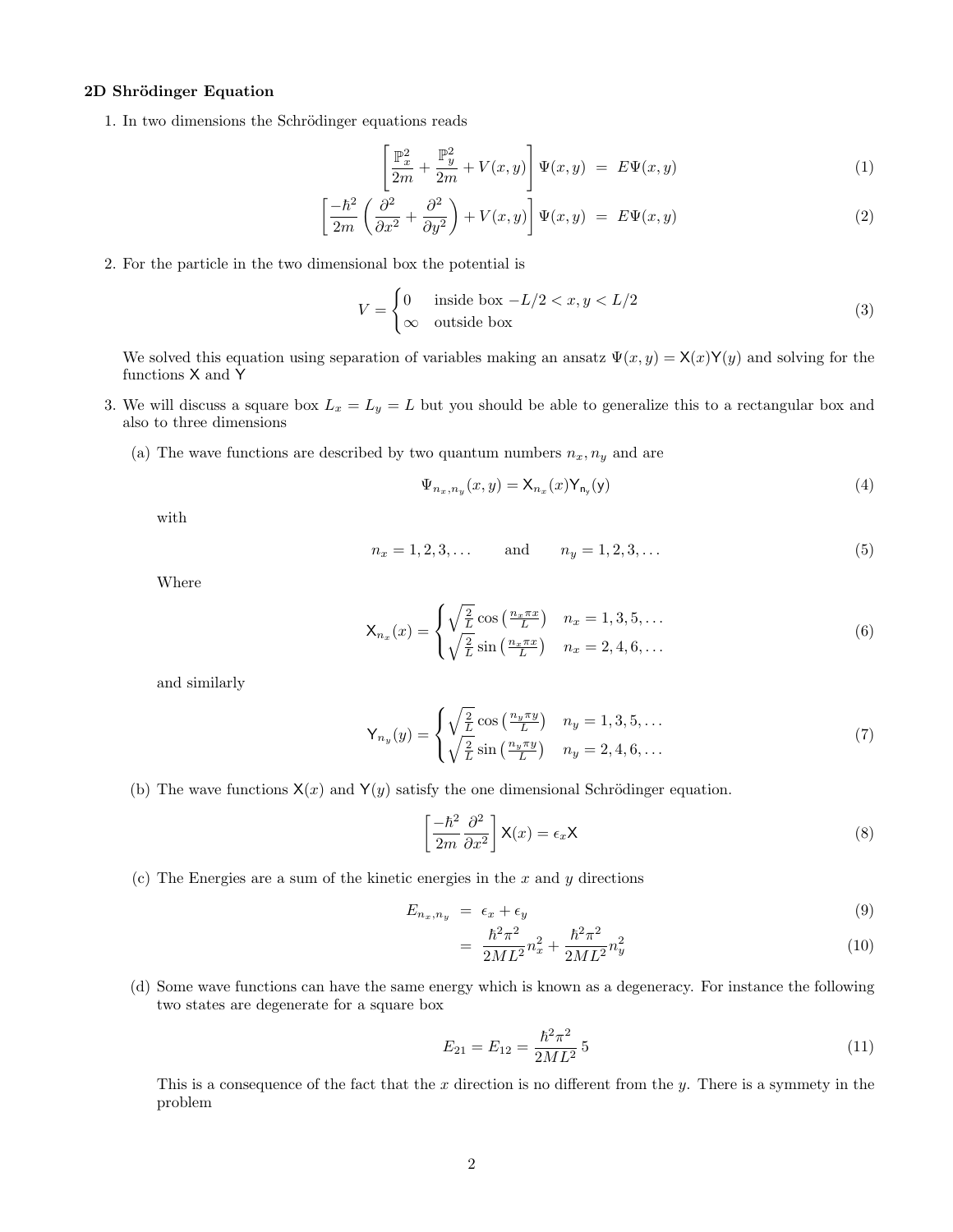### Particle in a Spherical Potential (Classical)

1. Energy is constant

$$
\frac{1}{2}mv^2 + V(r) = E
$$
\n(12)

We note that if  $v$  is broken up into radial and perpendicular compoenents as shown below (so that  $KE =$  $1/2 mv_r^2 + 1/2 mv_\perp^2$ ),



we use that  $1/2 mv_{\perp}^2 = L^2/(2mr^2)$  yeilding

$$
\frac{1}{2}mv_r^2 + \underbrace{\frac{L^2}{2mr^2} + V(r)}_{\equiv V_{\text{eff}}(r)} = E
$$
\n(13)

where we have defined the effective potential

$$
V_{\text{eff}}(r) = V(r) + \frac{L^2}{2mr^2}
$$
\n(14)

- (a)  $E V$  determines the kinetic energy
- (b)  $E V_{\text{eff}}(r)$  determines the radial KE or  $1/2mv_r^2$
- (c) Veff depends on the angular momentum of the orbit
- 2. The angular momentum is a constant. This is because the force points along r and hence the torque  $\tau = r \times F =$ 0. Thus for a classical orbit

$$
L = mrv_{\perp} = mr^2\omega\tag{15}
$$

is constant. You should also remember that  $v_{\perp}$  can be related to the angular velocity

$$
v_{\perp}=r\omega \qquad \text{where} \qquad \omega=\frac{d\theta}{dt}
$$

For small radii  $\omega$  is large, while for large radii  $\omega$  is small

3. You should understand this picture based on lecture which summarizes these points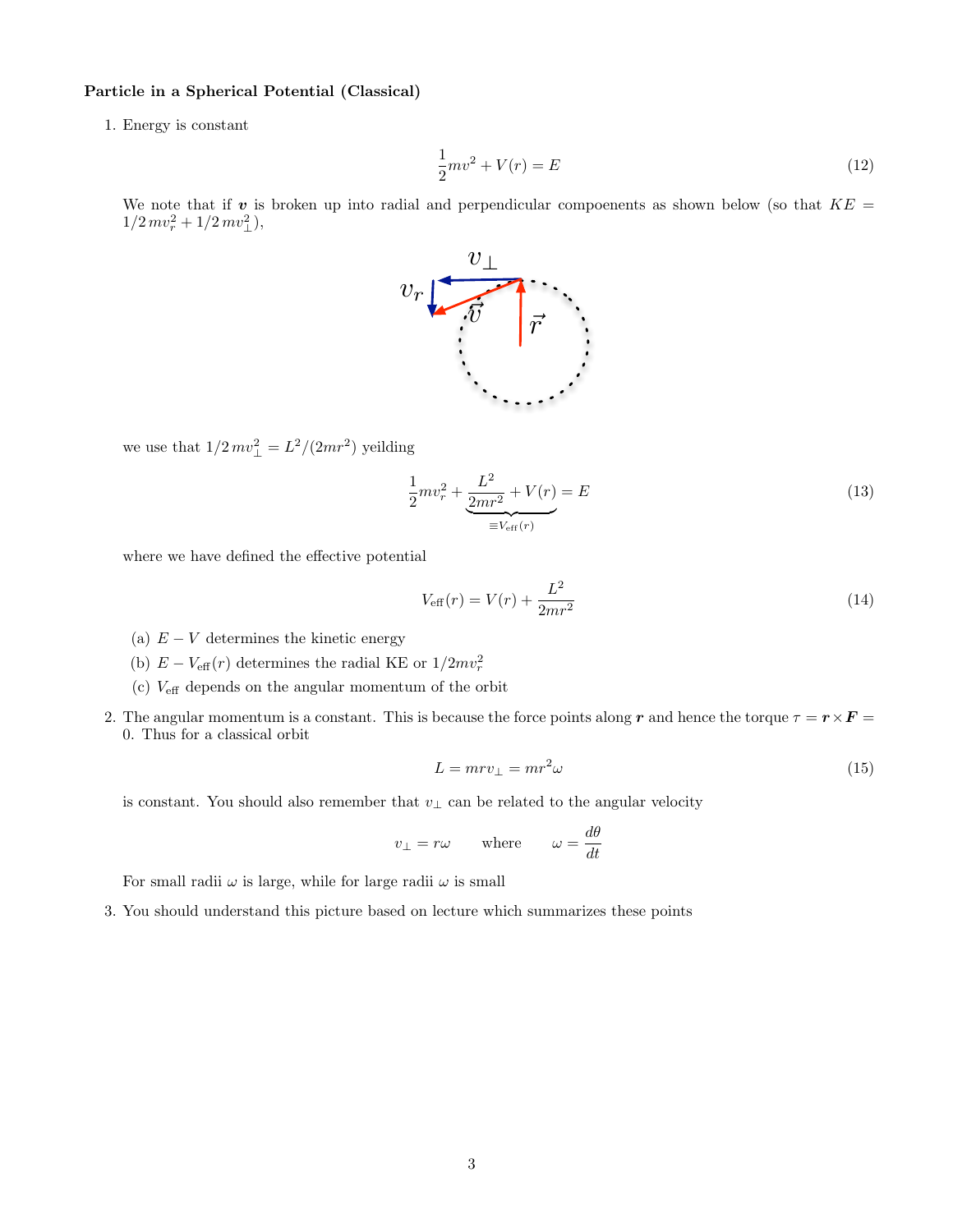

The classical turning points happen when  $E = V_{\text{eff}}$ 

### Particle in a Spherical Potential (Quantum)

1. For a particle moving in a Spherically symmetric potiential all the forces are in the radial direction

$$
F(r) = -\frac{\partial V(r)}{\partial r}\hat{r}
$$
\n(16)

We are generally considering an electron moving in the Coulomb field of a proton. In this case the potential and forces are the familiar

$$
V(r) = \frac{-e^2}{4\pi\epsilon_o} \frac{1}{r} \qquad F(r) = -\frac{e^2}{4\pi\epsilon_o r^2} \hat{r}
$$
\n
$$
\tag{17}
$$

but we will leave  $V(r)$  general for discussion.

2. The kinetic energy operator is

$$
\frac{-\hbar^2}{2m}\nabla^2 \equiv \frac{-\hbar^2}{2m}\left(\frac{\partial^2}{\partial x^2} + \frac{\partial^2}{\partial y^2} + \frac{\partial^2}{\partial z^2}\right) \tag{18}
$$

$$
= \frac{-\hbar^2}{2m} \left( \frac{1}{r^2} \frac{\partial}{\partial r} \left( r^2 \frac{\partial}{\partial r} \right) + \frac{1}{r^2} \left[ \frac{1}{\sin(\theta)} \frac{\partial}{\partial \theta} \left( \sin(\theta) \frac{\partial}{\partial \theta} \right) + \frac{1}{\sin^2 \theta} \frac{\partial^2}{\partial \phi^2} \right] \right)
$$
(19)

$$
= \frac{-\hbar^2}{2m} \frac{1}{r^2} \frac{\partial}{\partial r} \left( r^2 \frac{\partial}{\partial r} \right) + \frac{\mathbb{L}^2}{2mr^2}
$$
\n
$$
\tag{20}
$$

Here we have defined the angular momentum squared operator

$$
\mathbb{L}^2 = -\hbar^2 \left[ \frac{1}{\sin(\theta)} \frac{\partial}{\partial \theta} \left( \sin(\theta) \frac{\partial}{\partial \theta} \right) + \frac{1}{\sin^2 \theta} \frac{\partial^2}{\partial \phi^2} \right]
$$
(21)

3. The Schrödinger equation reads

$$
\left[\frac{-\hbar^2}{2m}\nabla^2 + V(r)\right]\psi_{nlm}(r,\theta,\phi) = E_{nl}\psi_{nlm}(r,\theta,\phi)
$$
\n(22)

The wave functions depend on the quantum numbers  $nlm$  but it turns out that the energies do not depend on m.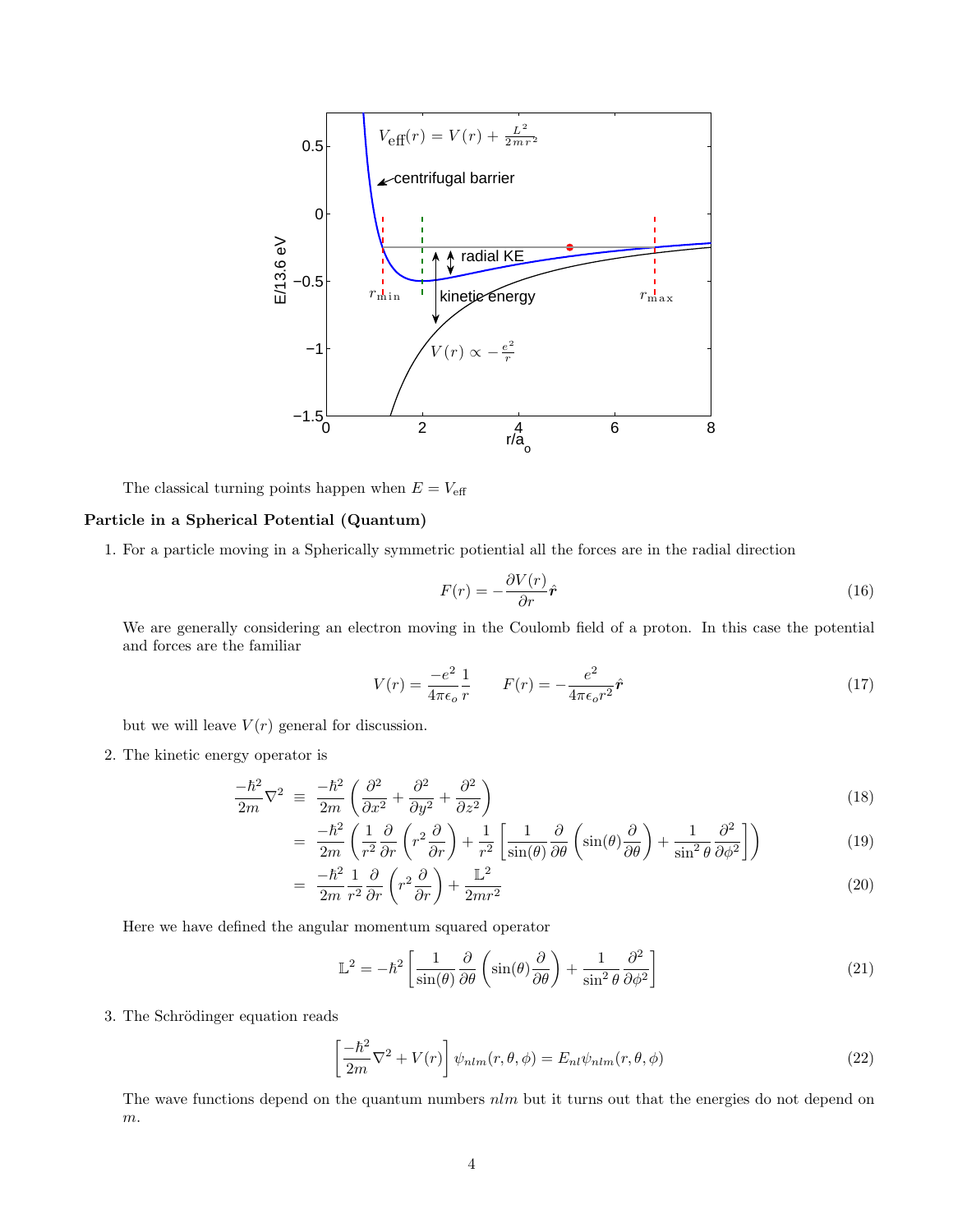4. For any radially symmetric potential the wave function is in general written as a product of radial wave function  $R_{nl}(r)$  and angular wave functions  $\Theta$  and  $\Phi$ 

$$
\psi_{nlm}(r,\theta,\phi) = R_{nl}(r) \underbrace{\Theta_{lm}(\theta)\Phi_m(\phi)}_{\equiv Y_{lm}(\theta,\phi)}
$$
\n(23)

Here th labels n, l and m are the quantum numbers. One for each dimension  $r, \theta, \phi$ . Note the labels: for instace  $R_{nl}(r)$  depends only on n and l but not m The prodet of  $\Theta$  and  $\Phi$  is known as a *spherical harmonic*  $Y_{lm}(\theta, \phi) \equiv \Theta_{lm}(\theta) \Phi_m(\phi)$ . For  $\ell = 0$  there is no angular dependence and  $Y_{00} = 1$  and  $\Theta_{lm} = 1$ .

- 5. Substituting the wave function of  $\psi = R(r)Y(\theta, \phi)$  into the shrodinger equation we find an equation for R and an equation for  $Y$ .
	- (a) The equation for  $R$  is the radial schrodinger equation is discussed in the next section

$$
\left[ -\frac{\hbar^2}{2m} \frac{1}{r^2} \frac{\partial}{\partial r} \left( r^2 \frac{\partial}{\partial r} \right) + \frac{\ell(\ell+1)\hbar^2}{2mr^2} + V(r) \right] R_{nl} = E_{nl} R_{nl}(r) \tag{24}
$$

The solutions  $R_{nl}$  depend on the potential  $V(r)$ 

(b) The equation for  $Y_{lm}(\theta, \phi)$  is discussed below

$$
\mathbb{L}^2 Y_{lm}(\theta,\phi) = \ell(\ell+1)\hbar^2 Y_{lm}(\theta,\phi) \tag{25}
$$

Only for certain values of the constants E and  $\ell(\ell+1)\hbar^2$  will the solutions be bounded. In particular it turns out that  $\ell$  must be an integer. The functions  $Y_{lm}(\theta, \phi) = \Theta_{lm}(\theta)\Phi_m(\phi)$  are shown in table (54). The angular piece is valid for all spherically symmetric potentials, while the radial piece is specific to hydrogen.

- 6. In general the wave functions are characterized by the three quantum numers
	- (a) The principle quantum number

$$
n = 1, 2, 3, 4 \dots \tag{26}
$$

labels the total number of excitations of the wave function More precisely  $n-1$  is the total number of excitations in either the radial or angular directions.

- Note: For a general radial potential the energy of the wave depends on wether the excitation is in the angular or radial direction. Thus the energy is a function of n and  $\ell$ ,  $E_{n\ell}$ . For the specific case of hydrogen where  $V(r) \propto 1/r$  the energy only depends on n due to a peculiarity of the Coulomb Law, where  $E_{n\ell} = -13.6/n^2$
- (b) The angular momentum quantum number  $\ell$

$$
\ell = 0, 1, \dots n - 1 \tag{27}
$$

counts the total number of angular excitations of the wave, which must be less than the total,  $n-1$ . These wave functions have definite angular momentum

$$
\overline{\mathbb{L}^2} = \ell(\ell+1)\hbar^2. \tag{28}
$$

 $\ell = 0, 1, 2, 3, 4...$  also called by the names "sharp, principle, diffuse"

$$
\ell = s, p, d, f, g \tag{29}
$$

i.e. an "s-wave" is another name for the  $\ell = 0$  wave function.

- Note: The number of radial excitations is  $(n-1) \ell$
- (c) And a finally "magnetic" quantum number.  $|m|$  is the number of azimuthal angular excitations around the z axis. with

$$
m = 0, \pm 1, \pm 2, \pm 3 \dots \pm \ell \tag{30}
$$

Clearly the number of azimuthal excitations should be less than  $\ell$ . The sign indicates wether the angular excitation is counter-clocwise  $m > 0$  (i.e. if you use the right hand rule your thumb points up) or clockwise  $m < 0$  These wave functions have definite z component of angular moemntum

$$
\overline{\mathbb{L}_z} = m\hbar Y_{\ell m} \tag{31}
$$

which can be positive or negative.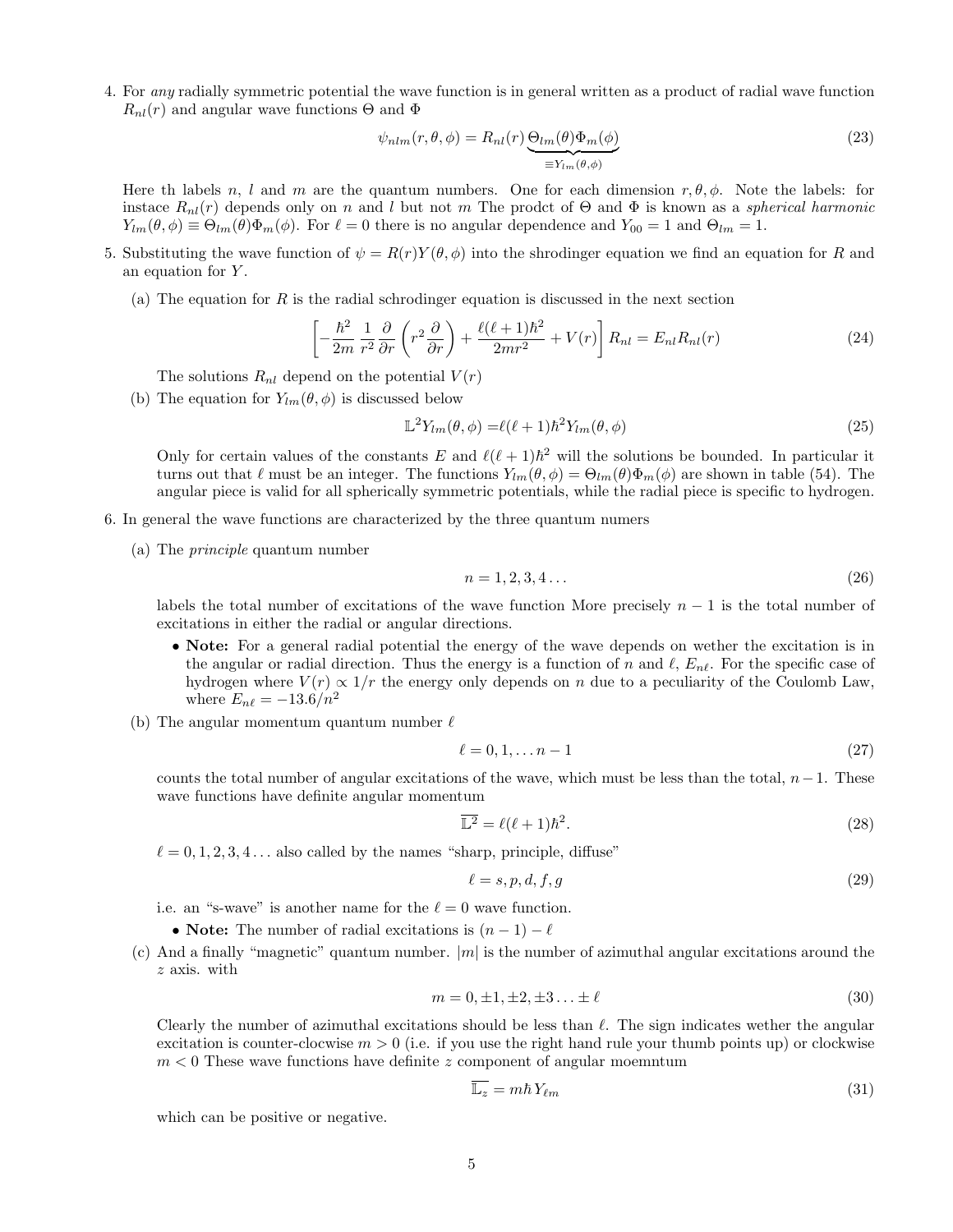# 7. Examples:

(a) Thus for  $n=2$  (the first excited state) we the following four states

$$
\underbrace{(n=2,\ell=0,m=0)}_{\text{s-wave, 2s}} \qquad \underbrace{(n=2,\ell=1,m=-1)}_{\text{p-wave, 2p}} \qquad (n=2,\ell=1,m=0) \qquad (n=2,\ell=1,m=+1)
$$
\n(32)

For the hydrogen atom these states are listed in Eq. (54)

(b) When we refer to the 3d state, we mean  $n = 3$  and  $\ell = 2$  and  $m = -2, -1, 0, 1, 2$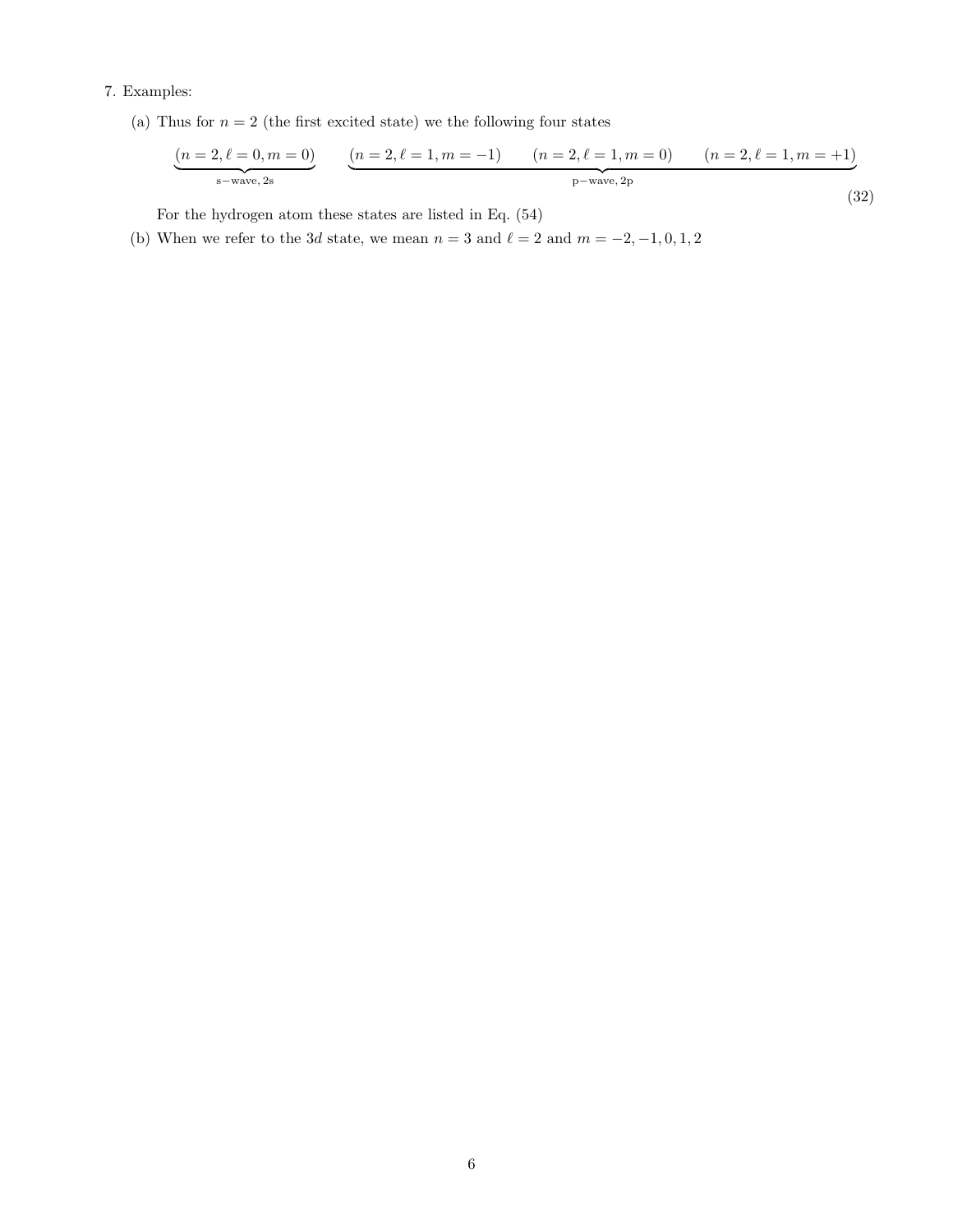## Radial Part of Schrödinger Equation

1. For  $\ell = 0$  m = 0 the wave function is independent of angle  $\Theta_{00} = \Phi_0 = 1$ .

$$
\Psi_{n00} = R_{n0}(r) \tag{33}
$$

2. The probability  $d\mathscr{P}$  is

$$
\mathrm{d}\mathcal{P} = |\Psi|^2 \, dV = |R_{nl}(r)|^2 4\pi r^2 dr = P(r) dr \tag{34}
$$

where the  $4\pi r^2 dr$  is the volume of a spherical shell. Thus:

- (a) The probability to find a particle *per volume* is  $|\Psi|^2$
- (b) The probability to find a particel per unit radius is:

$$
P(r) = |R_{nl}|^2 4\pi r^2 = |u_{nl}(r)|^2
$$
\n(35)

where we have defined the  $u_{nl}(r) = \sqrt{4\pi r^2} R_{nl}(r)$ 

(c) The functions are normalized so that

$$
\int d\mathcal{P} = \int_0^\infty |R_{nl}(r)|^2 4\pi r^2 dr = \int_0^\infty |u_{nl}(r)|^2 dr = 1
$$
\n(36)

3. As in the previous item, it is useful to define the "radial wave function"  $u_{nl}$ 

$$
u_{nl}(r) \equiv \sqrt{4\pi} \, r R_{nl}(r)
$$

This is useful because then  $P(r) = |u_{nl}(r)|^2$  as described above. If the wave function of the form given in Eq. (23), then the radial Schrödinger equation for R (Eq. (24)) reduces to the the radial Schrödinger equation for  $u_{nl}$ 

$$
\left[\frac{-\hbar^2}{2m}\frac{\partial^2}{\partial r^2} + \frac{\ell(\ell+1)\hbar^2}{2mr^2} + V(r)\right]u_{n\ell} = E_{nl}u_{nl}
$$
\n(37)

\nradial KE angular KE

- (a) For  $\ell = 0$  (no angular momentum) this reduces to a 1D shrodinger equation in the potential  $V(r)$ .
- (b) For  $\ell \neq 0$  there is an extra "potential" which represents the kinetic energy in the agular direction, i.e.

$$
V_{\text{eff}}(r) = V(r) + \frac{\ell(\ell+1)\hbar^2}{2mr^2}
$$
\n(38)

By considering the motion of a particle in a circle you should be able to show classically that

$$
KE = \underbrace{\frac{1}{2}mv_r^2}_{\text{radial KE}} + \underbrace{\frac{L^2}{2mr^2}}_{\text{angular KE}}
$$
(39)

where  $L = mv_1 r$  is the angular momentum. For a wave function with agular quantum number  $\ell$  the angular momentum  $\overline{\mathbb{L}^2} = \ell(\ell+1)\hbar^2$  as discussed in Eq. (28). Thus the form of this extra potential is understandable.

- (c) You should be able to graph the effecitve potential and qualitatively sketch the wave function as in one dimension.
- (d) To understand the effect of this this extra potential, we note first that the "centripetal force" for a classical particle moving in a circle is

$$
F_C = m \frac{v^2}{r} \hat{\mathbf{r}} = \frac{L^2}{mr^3} \hat{\mathbf{r}} \tag{40}
$$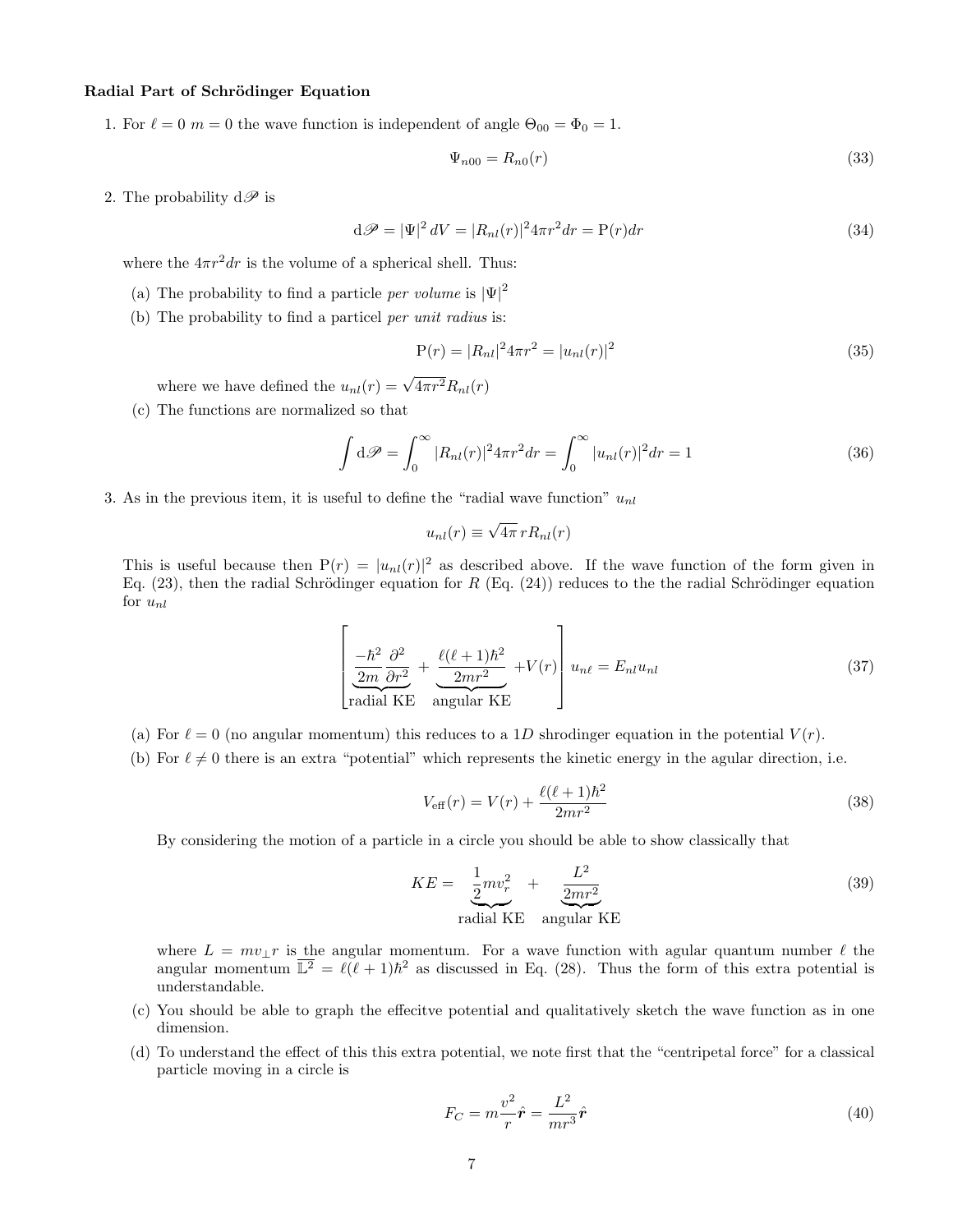where  $L = mvr$  is the angular momentum. For a state with agular quantum number the angular momentum  $\overline{\mathbb{L}^2} = \ell(\ell+1)\hbar^2$  as discussed near Eq. (28). Then we note that the "force" due to this extra potential

$$
F_C = -\frac{\partial}{\partial r} \frac{\ell(\ell+1)\hbar^2}{2mr^2} \hat{r} = \frac{\overline{\mathbb{L}^2}}{mr^3} \hat{r}
$$
(41)

Thus the effect of this extra term is to provide the "centripetal force". Classically there is no real "centripetal force". It just summarizes the effect of the circular motion on the radial direction. Similarly there is no extra potential really, it is just the effect of the angular kinetic energy on the radial dynamics.

4. We can average different quantities

$$
\overline{PE} = \int_0^\infty \frac{-e^2}{4\pi\epsilon_o r} \ \mathbf{P}(r) dr \tag{42}
$$

and

$$
\overline{r} = \int_0^\infty r \, \mathbf{P}(r) dr \tag{43}
$$

The variance in the radius is

$$
(\Delta r)^2 \equiv \overline{r^2} - \overline{r}^2 \tag{44}
$$

5. The average kinetic energy is

$$
\overline{KE} = \int_0^\infty u_{nl}^* \left[ \underbrace{-\frac{\hbar^2}{2m} \frac{\partial^2}{\partial r^2}}_{\text{radial KE}} + \underbrace{\frac{\ell(\ell+1)\hbar^2}{2mr^2}}_{\text{angular KE}} \right] u_{nl} dr \tag{45}
$$

6. You should be able to verify that this or that functions satisfies the radial Schrödinger equation. You should be able to describe the qualitative features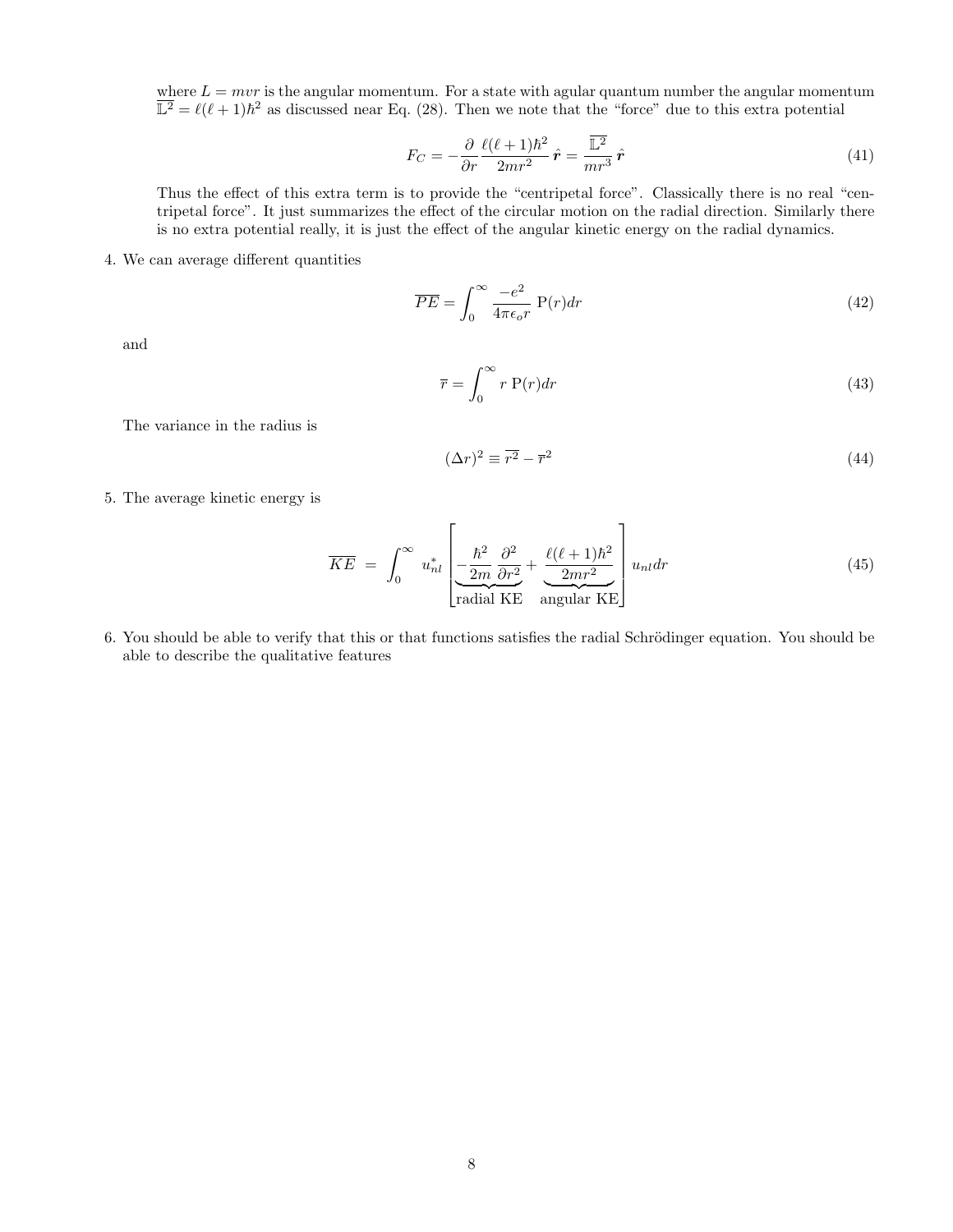# Angular Part of the Schrodinger Equation (not really part of exam):

1. The wave functions have definite squared angular momentum labeled by the orbital quantum number  $\ell$  and m

$$
\psi_{nlm} = R_{nl}(r) Y_{lm}(\theta, \phi) \tag{46}
$$

so that

$$
\mathbb{L}^2 Y_{lm} = \ell(\ell+1)\hbar^2 Y_{lm} \tag{47}
$$

The magnetic quantum number  $m$  records the angular momentum about the z-axis.

$$
\mathbb{L}_z Y_{lm} = m\hbar Y_{lm} \tag{48}
$$

where the angular momentum squared operator and are

$$
\mathbb{L}^2 = -\hbar^2 \left( \frac{1}{\sin(\theta)} \frac{\partial}{\partial \theta} \sin(\theta) \frac{\partial}{\partial \theta} + \frac{1}{\sin^2 \theta} \frac{\partial^2}{\partial \phi^2} \right)
$$
(49)

$$
\mathbb{L}_z = -i\hbar \frac{\partial}{\partial \phi} \tag{50}
$$

| $\ell$ m    | $\Phi_m(\phi)$            | $\Theta_{lm}(\theta)$                        |
|-------------|---------------------------|----------------------------------------------|
| 0           |                           |                                              |
| $1 \quad 0$ |                           | $\sqrt{3}\cos(\theta)$                       |
| $1 \pm 1$   | $e^{\pm i\phi}$           | $\frac{3}{2}\sin(\theta)$                    |
|             | $2 \quad 0 \qquad 1$      | $\frac{\sqrt{5}}{4}(3\cos(2\theta)+1)$       |
|             | $2 \pm 1$ $e^{\pm i\phi}$ | $\frac{15}{2}\sin(\theta)\cos(\theta)$       |
|             | $2 \pm 2 e^{\pm i2\phi}$  | $rac{1}{2}\sqrt{\frac{15}{2}}\sin^2(\theta)$ |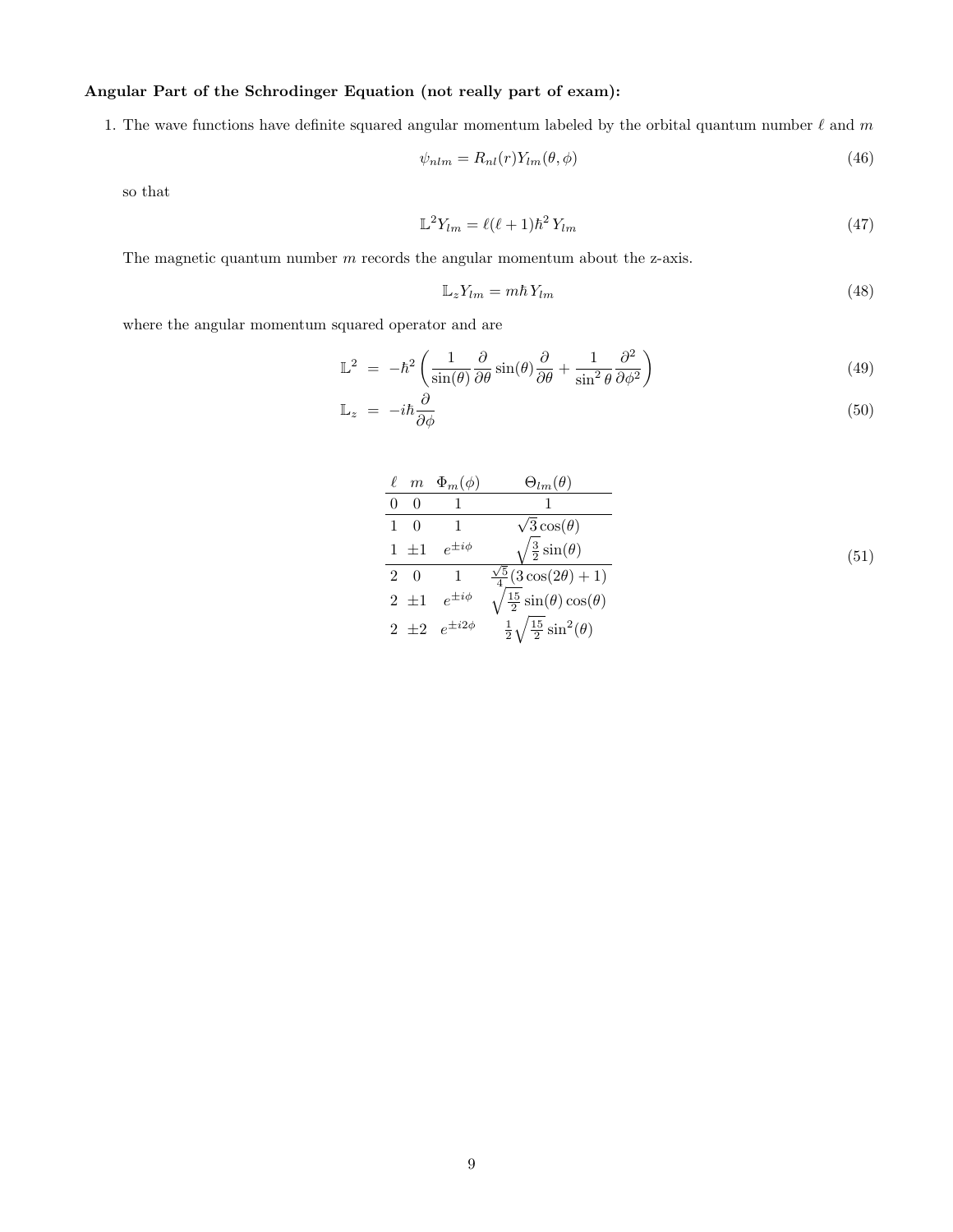# Hydrogen Atom

• For the special case of the hydrogen atom the potential  $V(r)$  is just the Coulomb potential

$$
V(r) = -\frac{e^2}{4\pi\epsilon_o r} \tag{52}
$$

 $\bullet$  The energies are

$$
E_{n\ell} = -\frac{\hbar^2}{2ma_0^2} \frac{Z^2}{n^2} = -\frac{1}{2} \frac{e^2}{4\pi\epsilon_o a_0} \frac{Z^2}{n^2}
$$
(53)

We note that the fact that the energies are independent of  $\ell$  for the hydrogen atom is special to the  $1/r$ potential.

 $\bullet$  The lowest order wave functions are

|  | $n \ell \, m$          |               | $\Phi_m(\phi)$ $\Theta_{lm}(\theta)$                       | $R_{nl}(r)$                                                                 | $\Psi_{nlm}$                                                                        |      |
|--|------------------------|---------------|------------------------------------------------------------|-----------------------------------------------------------------------------|-------------------------------------------------------------------------------------|------|
|  | $1\quad0\quad0\quad1s$ |               |                                                            | $\frac{1}{\sqrt{\pi a_o^3}}e^{-r/a_o}$                                      | $\frac{1}{\sqrt{\pi a_o^3}}\overline{e^{-r}/a_o}$                                   |      |
|  |                        | $2\ 0\ 0\ 2s$ |                                                            | 1 $\frac{1}{\sqrt{32\pi a_o^3}} \left(2 - \frac{r}{a_o}\right) e^{-r/2a_o}$ | $\frac{1}{\sqrt{32\pi a_o^3}}\left(2-\frac{r}{a_o}\right)e^{-r/2a_o}$               | (54) |
|  |                        | $2\ 1\ 0\ 2p$ | $\sqrt{3}\cos(\theta)$                                     | $\frac{1}{\sqrt{96\pi a_o^3}} \frac{r}{a_o} e^{-r/2a_o}$                    | $\frac{1}{\sqrt{32\pi a_o^3}} \left.\frac{r}{a_o} e^{-r/2a_o} \cos(\theta)\right.$  |      |
|  |                        |               | 2 1 ±1 2p $e^{\pm i\phi}$ $\sqrt{\frac{3}{2}}\sin(\theta)$ | $\frac{1}{\sqrt{96\pi a_o^3}} \frac{r}{a_o} e^{-r/2a_o}$                    | $\frac{1}{\sqrt{64\pi a_o^3}} \frac{r}{a_o} e^{-r/2a_o} \sin(\theta) e^{\pm i\phi}$ |      |

• An integral which comes up a lot is

$$
\int_0^\infty dx \, x^n e^{-x} = n! \tag{55}
$$

• For  $n = 3$  we will quote the  $R_{nl}$  only. For the necessary table of  $\Theta_{lm}$  and  $\Phi_m$  see Eq. 51. Here

$$
\rho \equiv \frac{2r}{3a_o} \tag{56}
$$

$$
\frac{n \ell}{3 \ 0} \frac{R_{n\ell}}{\sqrt{\frac{40}{(4\pi)6!} \left(\frac{2}{3a_o}\right)^{3/2} \frac{1}{2} \left(6 - 6\rho + \rho^2\right) e^{-\rho/2}}}
$$
\n
$$
3 \ 1 \ \sqrt{\frac{5}{(4\pi)6!} \left(\frac{2}{3a_o}\right)^{3/2} \left(4 - \rho\right) \rho e^{-\rho/2}}
$$
\n
$$
3 \ 2 \ \sqrt{\frac{1}{(4\pi)6!} \left(\frac{2}{3a_o}\right)^{3/2} \rho^2 e^{-\rho/2}}
$$
\n
$$
(57)
$$